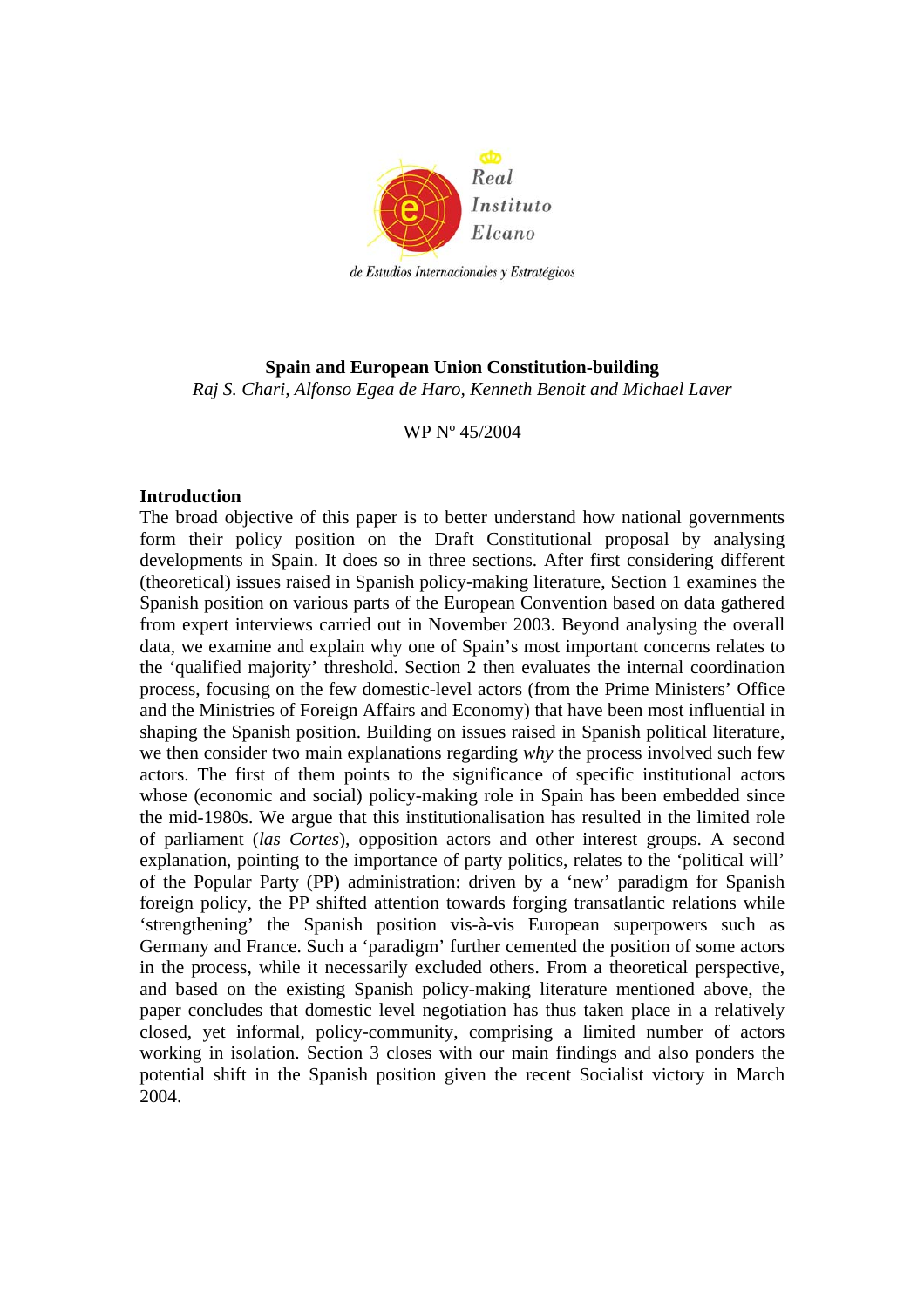### **Section 1. Theoretical Issues, Survey Data, and Why Madrid Loves Nice**

*Theoretical Issues in Spanish Public Policy Making* 

Various scholars have made different attempts to theoretically characterise policymaking in contemporary Spain, guided by larger policy-making models developed in comparative politics literature. A main body of literature (Pérez Díaz, 1993) points to the corporatist tradition in Spain, most acute throughout the transition to democracy (1977-1982). Clearly guided by the larger corporatist literature, as seen in Schmitter and Lembruch's (1979) work, it is contended that specific interests –particularly capital and labour– who enjoy a monopoly of representation, had fixed positions along with the state in the formulation of economic and social policies. A clear example of this was seen in the Moncloa Pacts of the late 1970s, where the state, along with representatives of capital (in the form of the business organisation CEOE) as well as the two main trade unions (UGT and CCOO) arrived at a national agreement (on issues such as wages) that eventually served as a basis for the state's economic growth, employment expansion and increased living standards throughout the 1980s.

Transcending the corporatist model, a second school points to the importance of economic elites in formulating public policy. Specifically focusing on developments by the Socialist Party after 1986, and highlighting ideas raised by Instrumental Marxists (Miliband, 1969), the argument here is that economic actors, such as corporate firms, dictated policy positions taken by the government (Petras, 1993). Different public policies that serve as examples include a tax policy that benefited the rich and some sales of state-owned companies to economic elites for a price below their market value. According to Petras, these and other neo-liberal policies, along with simultaneous cuts in health, welfare and education programmes were pursued particularly in the last years of Felipe Gonzalez's Socialist administration.

A more recent model, discussed by R.A.W Rhodes and Peterson, is the 'policy network' approach (Rhodes, 1997; Peterson, 1995), which has recently been applied to understanding developments in the Spanish privatisation and state aid policymaking processes (Chari, 2004). This approach is different from the previous schools in two aspects: unlike corporatism, there is no fixed, tripartite power consisting of the state, labour and capital that rules when public policy is made; and unlike elitism, it is argued that there is no exclusive and privileged position for private (economic) actors who can unilaterally impose decisions. Throughout the 1970s and early 1980s, the network approach evolved into different typologies and was applied to a variety of areas and it can be argued that Marsh and Rhodes (1992), building on the work of Grant *et al* (1988) and Rhodes (1988), offered a definitive, although not final, clarification of terms in network/community analysis. The Marsh-Rhodes typology suggests that there are four main characteristics of a community. First, there are a limited number of participants that operate in a largely insulated fashion while others are consciously excluded, pointing to a highly restrictive membership. Second, there is interaction between members when an issue is discussed, each of whom have their own goals. Third, there is a consensus between actors as well as a consistency in values, membership and policy outcomes shared by them, pointing to a 'policy paradigm', or a view of the world which consists of the most urgent problems that need to be dealt with. Fourth, the interaction between members, which may be hierarchical in nature, is based on bargaining between members.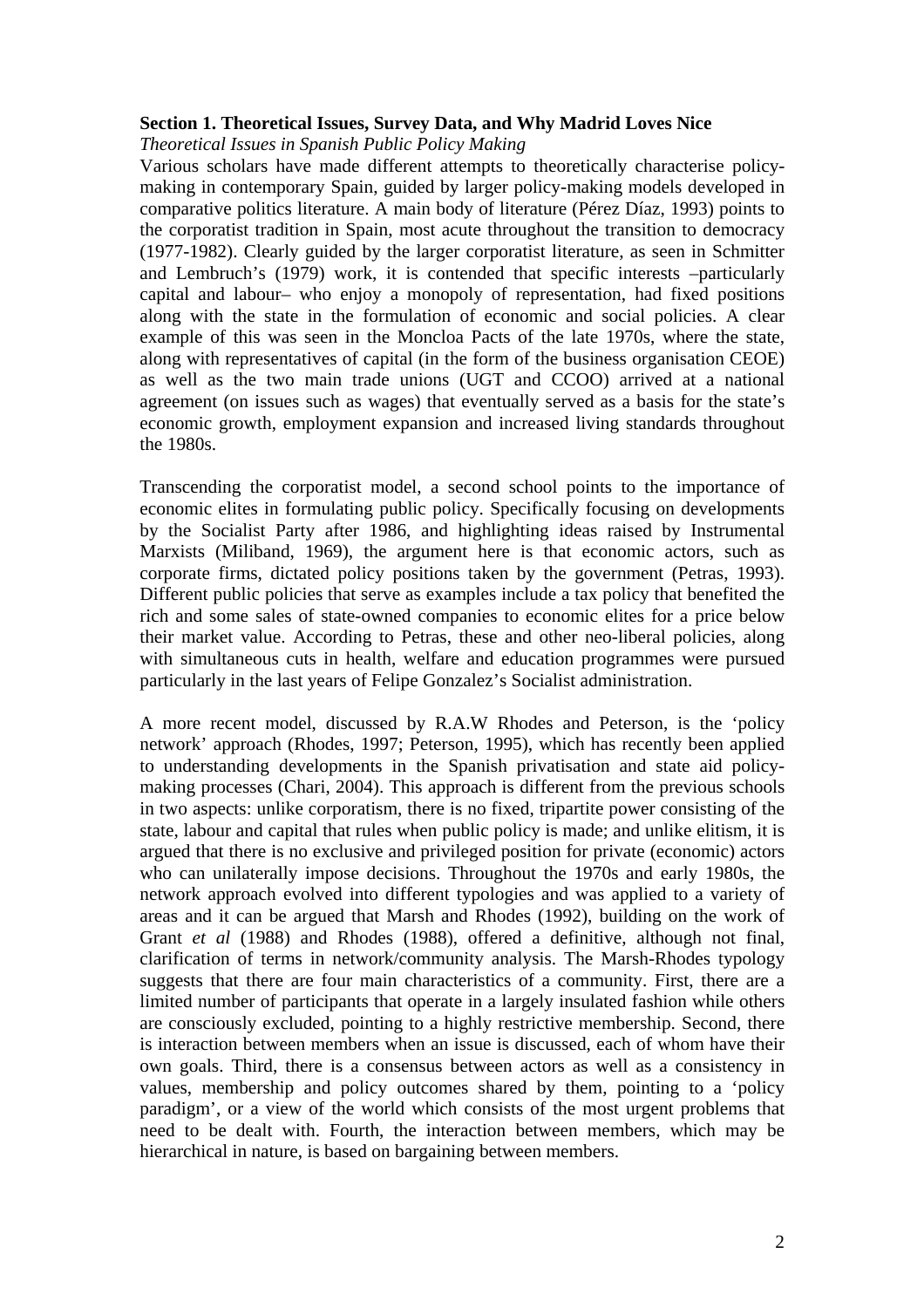While offering significant insights, it can be argued that Spanish policy-making literature suffers from three main insufficiencies. First, analysis of policy-making has been primarily concerned about understanding economic and social policy-issues. In other words, less attention has been paid to how Spain has developed its external policy positions. Second, while there are in-depth studies on the importance of the various institutions within the state that have increasingly gained power, such as the Ministry of Economy and Finance (Heywood, 1995), little attention has been paid to the coordination of these institutions when foreign policy is developed. Third, while the analysis of public opinion and elite surveys have led to studies on elections and political parties (Montero, 1998), less effort has been made to use elite surveys in the study of public policy development in general, and external policies in particular. This is particularly the case in studies analysing Spain's position towards the EU and integration initiatives.

Attempting to transcend these deficiencies, one of the main objectives of this paper is to therefore better understand, both empirically and theoretically, the development of the Spanish position on the Draft Constitutional proposal by analysing responses to the DOSEI group's elite surveys and by considering the role of various actors in the process. As such, the rest of Section 1 examines the Spanish position on the Constitution, highlighting Spain's main concerns on the qualified majority threshold. Before considering which theoretical model is of use in characterising the policy process with respect to the development of the national position on the Draft Constitution, Section 2 analyses the actors that have been important in developing this position and evaluates the factors that explain it. To this end, specific attention will be given to both the institutional dimensions of governance in Spain and the 'political will' of the PP administration.

### *Spain's View on the European Convention: Examining the Survey Data*

This section seeks to understand the Spanish view of the European Convention based on the DOSEI research group's (Principal Investigator Thomas König) expert surveys. Using the data of the two experts that were interviewed in November 2003, both of whom are representative of high-level officials in the Ministry of Foreign Affairs and the Prime Minister's Office, two types of comparisons can be made as shown in Table 1. The first, as seen in the first two columns, relates to the level of agreement between the expert's view of the national position (formed by the main governmental actors involved in the process) and the provisions as established in the Draft Constitution. Key to note at this stage, as discussed further below, is that there are three main actors involved in forming the Spanish position: The Prime Ministers' Office (PMO), the Ministry of Foreign Affairs (MFA), and the Ministry of Economy and Finance (MEH). Both interviewees also suggested that the positions of all three of these actors were always the same as the official governmental position (therefore pointing to the idea of 'no variance' between the main actors involved). A second comparison, as shown in the last column, relates to the level of agreement between the two experts that were interviewed.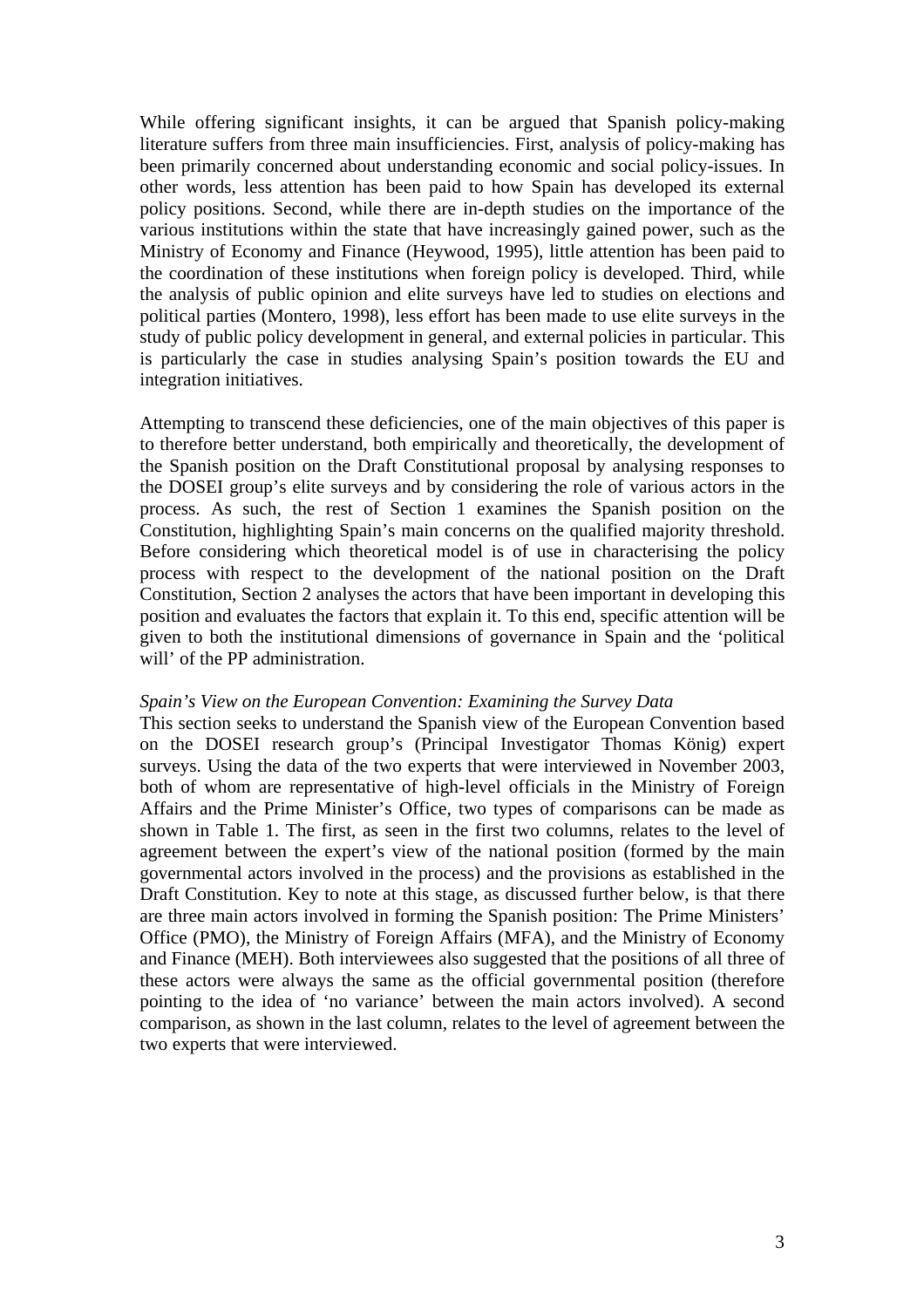|  |  | Table 1. Level of Agreement in Responses |
|--|--|------------------------------------------|
|  |  |                                          |

|                           | <b>Expert 1: Official</b><br><b>Government Position</b><br>and Agreement with<br><b>Draft Constitution</b> | <b>Expert 2: Official</b><br><b>Government Position</b><br>and Agreement with<br><b>Draft Constitution</b> | <b>Agreement in</b><br><b>Responses Between</b><br><b>Expert 1 and Expert 2</b> |
|---------------------------|------------------------------------------------------------------------------------------------------------|------------------------------------------------------------------------------------------------------------|---------------------------------------------------------------------------------|
| <b>Survey Section</b>     |                                                                                                            |                                                                                                            |                                                                                 |
| General (7)               | 4/7                                                                                                        | 4/7                                                                                                        | 6/7                                                                             |
|                           | (0.57)                                                                                                     | (0.57)                                                                                                     | (0.86)                                                                          |
| Legal Instruments (6)     | 2/2                                                                                                        | 2/2                                                                                                        | 2/2                                                                             |
|                           | (1)                                                                                                        | (1)                                                                                                        | (1)                                                                             |
| Institutions & Procedures | 6/10                                                                                                       | 6/10                                                                                                       | 7/10                                                                            |
| (10)                      | (0.6)                                                                                                      | (0.6)                                                                                                      | (0.7)                                                                           |
| Policies (42)             | 36/42                                                                                                      | 30/42                                                                                                      | 30/42                                                                           |
|                           | (0.86)                                                                                                     | (0.71)                                                                                                     | (0.71)                                                                          |
| Priorities (1)            |                                                                                                            |                                                                                                            | 1/1<br>(1)                                                                      |
|                           |                                                                                                            |                                                                                                            |                                                                                 |
| <b>Total</b> (66)         | 51/66                                                                                                      | 47/66                                                                                                      | 49/66                                                                           |
|                           | (0.77)                                                                                                     | (0.71)                                                                                                     | (0.74)                                                                          |

Notes: Total number of questions in brackets; higher percentages in bold (over 70% coincidence in answers).

The data suggest two main findings. The first, as seen in the final column, is that there is a high consistency in responses between the experts. This is seen in the 'general' 'legal instruments', 'policies' and 'priorities' sections of the questionnaire. This suggests that the data are reliable given that both experts agreed on a majority of the questions. The second main finding, as seen in Columns 1 and 2, is that the official government position generally shows a high level of agreement with the issues raised in the Draft Constitution. Although one finds high agreement in sections on 'legal instruments' and 'policies,' less agreement is seen in two other sections, however. The first is the 'General' section, where the official government position towards 'free market' and 'reference to Christianity' differs from the Draft Constitution's stance on 'social market economy' and 'reference to a religious inheritance'. The second section where differences are seen relates to that on 'institutions and procedures.' For example, one sees that Spain prefers involvement of member states in the appointment of commissioners and that the importance of the Council should be maintained in external policy making. Yet, of all the issues raised under this section of 'institutions and procedures', Question 8 on qualified majority threshold is the most important because it was the only one considered of 'vital importance' by both experts and, as seen in developments in the IGC in Rome in December, was one of the main reasons why the Constitutional draft was not ratified. With this in mind, we thus turn to a closer, more comparative, examination of Spain's opposition.

### *Spanish Opposition to Qualified Majority Threshold in Draft Constitution*

 $\overline{a}$ 

This section analyses why Spain sought preservation of Nice Treaty voting rules, a position commonly considered to be 'defending the status quo' due to national selfinterest. It should be noted at the outset that this stance runs counter to the historically 'pro-European integration' stance that has characterised Spain.<sup>1</sup> In order to gain insights into the Spanish position on the QMT, it is necessary to considers two main factors: first, the implications of the Constitution's new rules in terms of both approving and blocking Council decisions and, secondly, the more theoretically based

<sup>&</sup>lt;sup>1</sup> Analyses concerning public opinion and political parties present empirical data supporting this pro-European position of Spain. For a cultural account of this phenomenon concerning citizens see Jauregui, 2002; from a more utilitarian perspective see Sanchez-Cuenca, 2000; and for an analysis based on examination of political parties see Ruiz-Jimenez, 2002.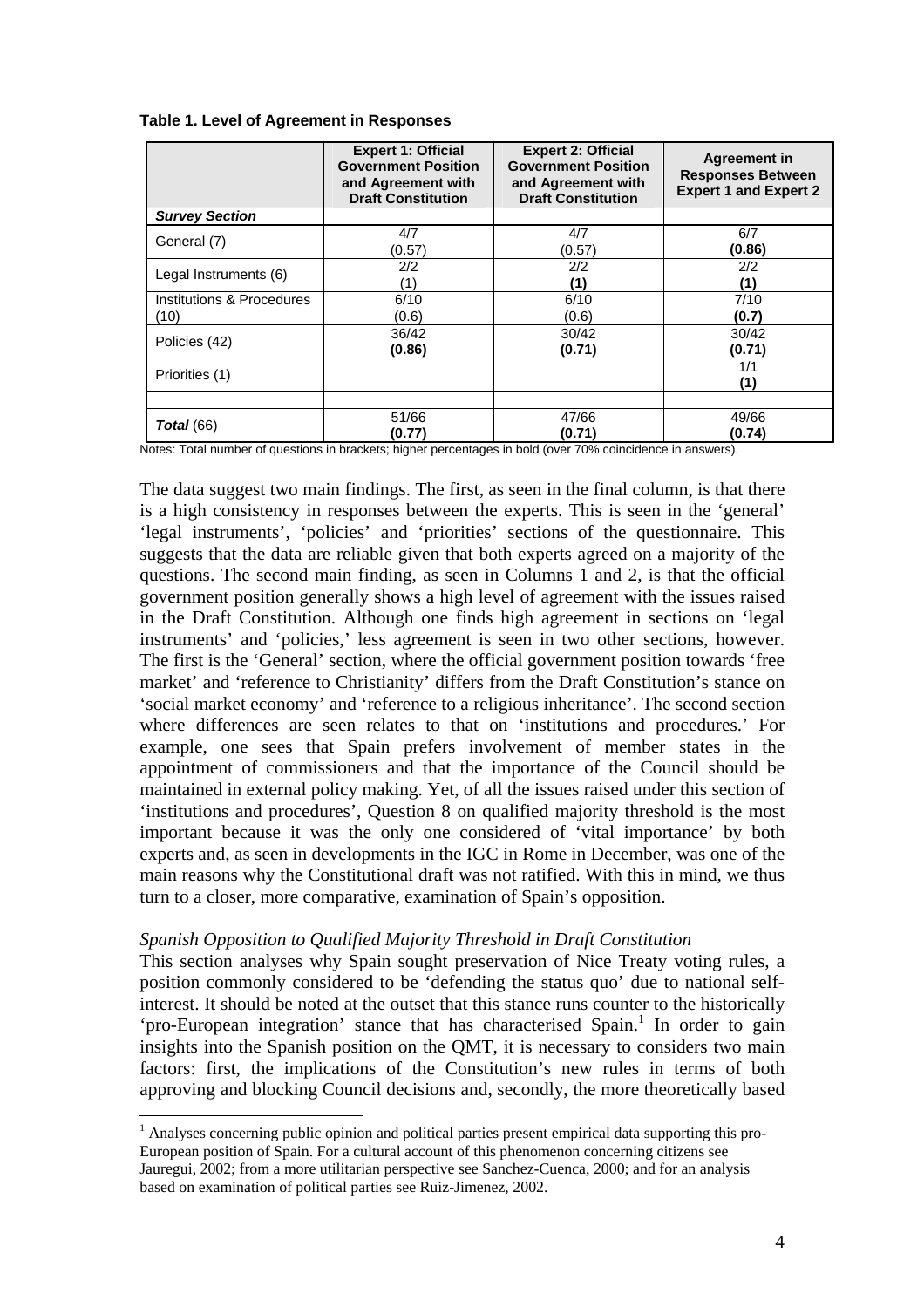claim of Spain regarding the Council of Ministers as a chamber of territorial representation in the European institutional system.

Turning to the first main factor, in order to better understand how the new rules decrease Spain's possibility to form a majority in the Council of Ministers, Graph 1 depicts the political power in a 27 member-state European Union (EU-27) by using the Shapley-Shubik power index<sup>2</sup>.





Majority requirements:

Nice: 73.91% of votes (**255/345**) 3 + **50% membership** (14) + **62% population** (2982/4810) in 10000. Constitution: 14/27 votes (**50%**) + **60% population** (2886/4810) in 10000.

Graph 1 highlights two main points. First, member states with a higher percentage of population over the total EU population (namely Germany, France, Italy and the United Kingdom) improve their influence on Council decisions adopted by the new Constitutional majority requirements compared with the voting system approved in Nice. Secondly, the bulk of member states are losers according to the new rules. In other words the Constitutional draft voting system reduces the political influence of several countries (both current member states like Belgium and Portugal, and

 $\overline{a}$  $2^2$  The Shapley-Shubik index considers the number of wining coalitions through the different permutations of the various actors involved in the coalition. The index focuses on the 'pivotal actor' which converts the wining coalition into a losing one; the index is thus related to the decisiveness of a political actor in a coalition. As such, the index is used broadly in these studies to consider the majority vote in the European Council. See Konig and Brauninger, 1998 and 2000. For power index calculations the IoP software is used (version 2.0): Thomas Bräuninger and Thomas König (2001) *Indices of Power IOP 2.0* [computer program]. Konstanz: University of Konstanz [*http://www.unikonstanz.de/FuF/Verwiss/koenig/IOP.html*]. 3

 $3$  Several authors have underlined the inconsistencies for calculating the majority requirements according the Nice Treaty (Baldwin *et al*., 2001: p.43-44; Algaba *et al*. 2001: 15-16). The blocking minority threshold is set at 91 votes according to the Protocol on the enlargement of the European Union attached to the Nice Treaty. This fact has to be considered when estimating the majority requirements. Consequently, the blocking minority requirement implies that QMT corresponds to 255 votes instead of 258 votes –74%– under Nice rules.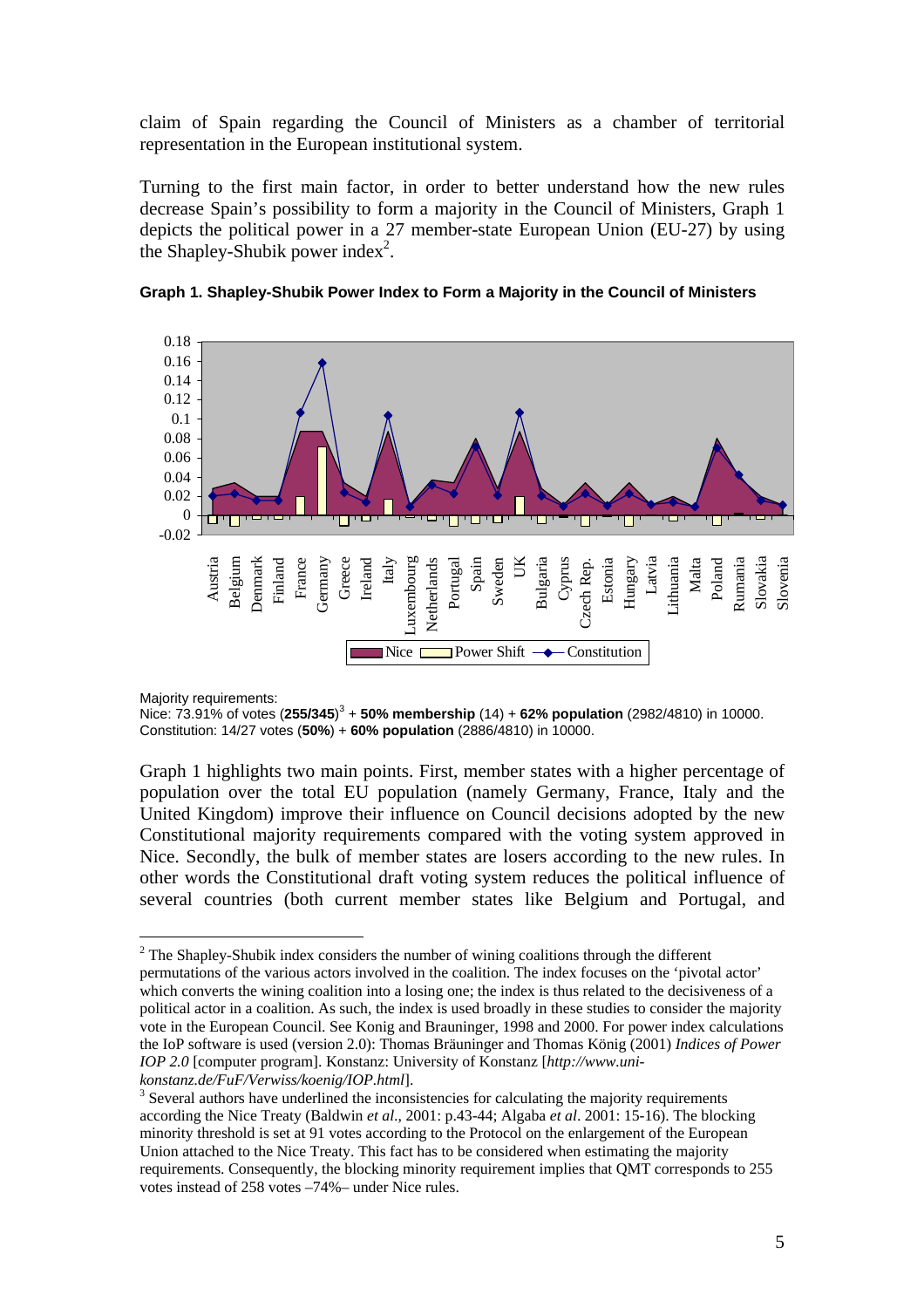newcomers like Hungary and the Czech Republic). With this in mind, one may reasonably ask: if other medium and small sized states (in terms of population) are equally negatively affected by the new rules in terms of their ability to form majorities, why have they not opposed the new voting system as vigorously as Spain?

An answer to this is found by considering the effects of the new Constitution voting system on Spain's capacity to *block* Council decisions. As several authors have noted, European policy-making involves several institutions working under different rules: the majority rule is the driving force in the European Parliament, whereas the European Council mainly operates through blocking minorities<sup>4</sup>. As such, analysis of the ability to form blocking minorities in the Council offers insights into the relative power position of any state.

Based on ideas raised in the work of Algaba *et al*. (2004), who consider that the commonly used indexes (such as the SS and Banzhaf power indexes) can measure both the capacity to approve and block a decision, Graphs 2 and 3 estimate the blocking minority power for each national delegation under the Nice and Constitution rules. It is important to note that the chances of building a blocking minority depend on the criteria required to create a majority: in other words, considering that the Nice Treaty established three criteria to form a majority to pass legislation (based on population, vote and membership), there were three opportunities for member states to block such legislation.



**Graph 2. Shapley-Shubik Power Index to Form a Blocking Minority in the Council of Ministers** 

Blocking Minority options under Nice rules:

 $\overline{a}$ 

<sup>&</sup>lt;sup>4</sup> This is due to the characteristics of the European Council as an intergovernmentally-driven chamber, which deals with territorial representation that can veto legislation (in contrast to the Commission and Parliament which present a supranational profile). Hence, the use of power indexes can be considered in this contextual feature, and be applied also to the ability of political actors to block legislation.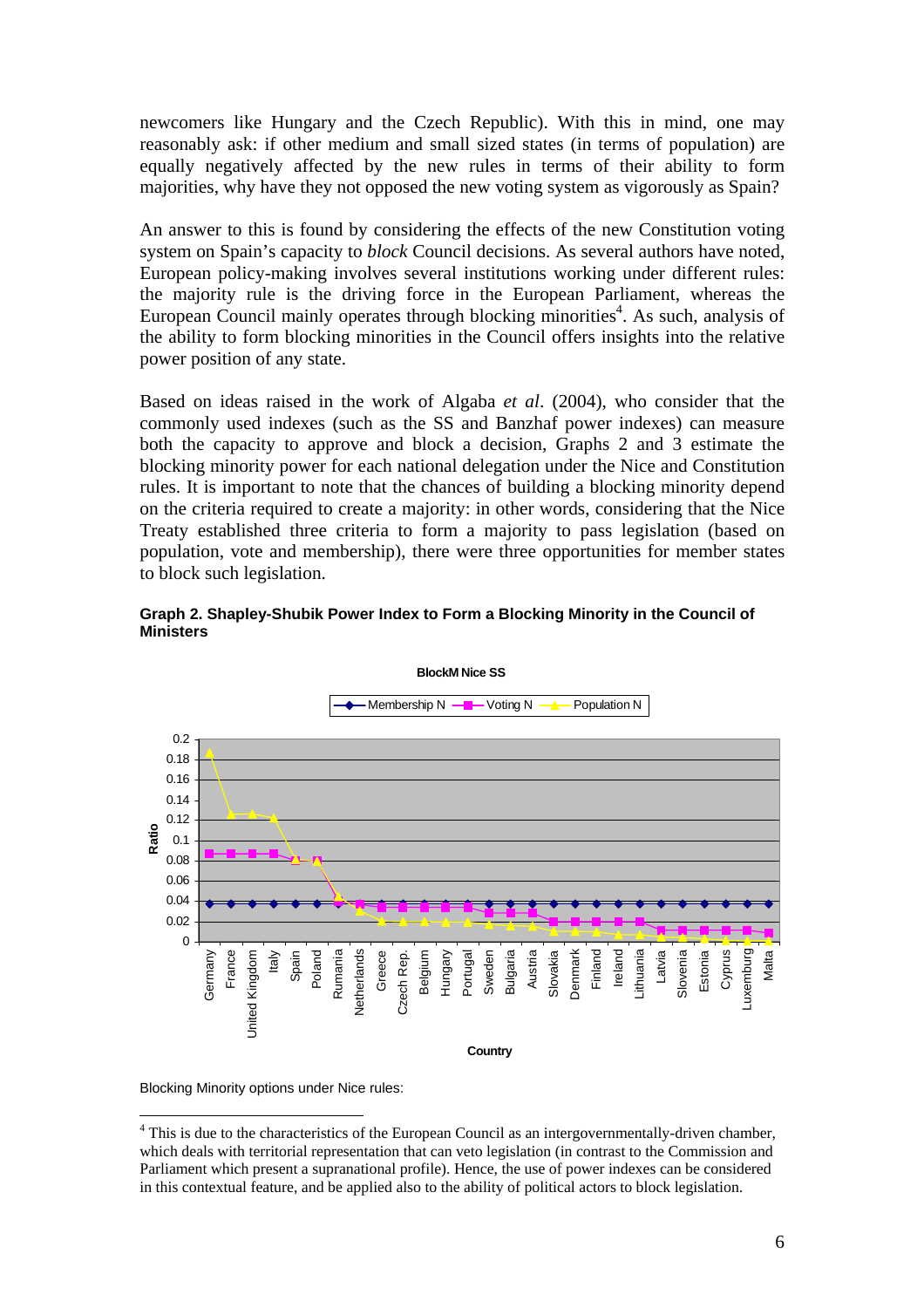(a) Population: 39% (1877/4810). (b) Membership: 50% +1 (14/27).

(c) Vote: 91/345.





**BlockM Constitution SS**

Blocking Minority options under the Draft Constitution rules: (a) Population: 41% (1972/4810). (b) Membership: 50% +1 (14/27).

Graph 2 suggests that under Nice rules the membership criterion to form a blocking minority gave every member state the same political power to influence Council of Ministers' decisions. However, the other two criteria to oppose legislation present an unequal distribution of political power to member states. Specifically, the chances to block legislation by means of the population criteria offer notable differences between member states. The blocking minority related to the vote criterion (that is, 91 votes over 345 in a EU-27) present an intermediate character in terms of the disparities in political power distribution.

Graph 3 considers how this power position changes when considering the Draft Constitution provisions. The graph highlights how there is a notable reallocation of power when removing the 'weighted vote' criterion, especially when Poland and Spain are considered. This shift in the opportunities to block Council decision under the Constitution thus removes the privileged position held by these two countries in Nice. In fact, under Nice the power of influence of Spain and Poland was similar to the other four big member states while being simultaneously greater that the other member states (see Graph 2: squared-box line). Hence, Spain's reluctance to accept the new rules is better understood when considering its loss of power to block Council decisions: although Spain loses political power in the Council of Ministers as do the bulk of member states except the big four (namely, France, Germany, United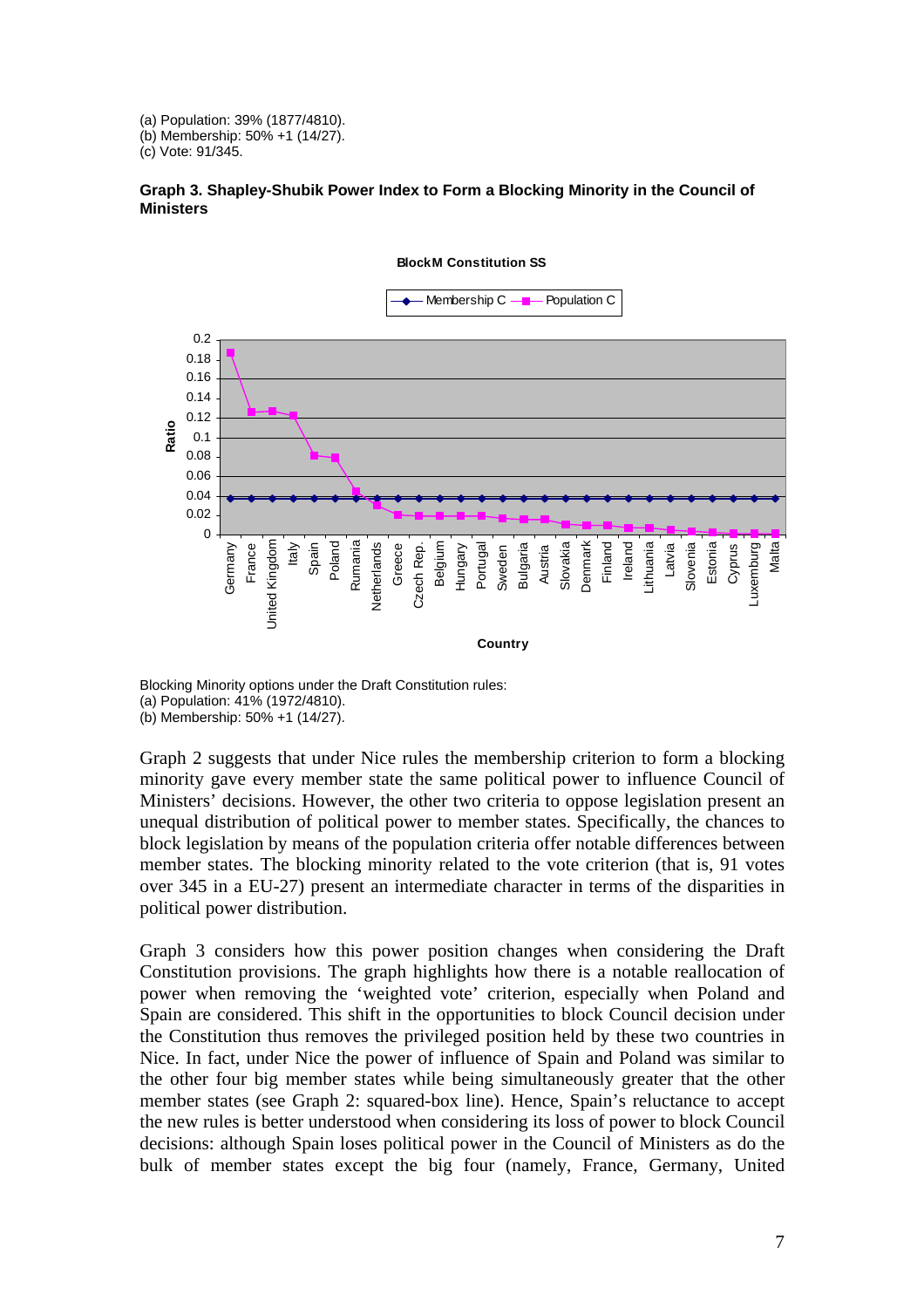Kingdom, and Italy), the Spanish government's rejection is based largely on this specific aspect of political power (blocking minority power).

While the above analysis highlights that a prime reason for Spanish opposition is its lack of ability to form blocking minorities under the Draft Constitution's proposals, a second, more theoretical, reason is based on Spain's conception of what 'representation' should entail in the Council of Ministers. One could argue that the adoption of the voting system involves two main elements. The first is an *acceptable level of efficiency*, that is, the probability of legislation being approved. This aspect is based on the likelihood of forming winning coalitions in order to support a law. A second element relates to a *fair distribution of votes* between members. In other words, the members represent different weightings according to several criteria (such as population or the socio-economic importance of each member state). The critical decision concerning the 'level of efficiency' of the voting system is to choose between unanimity and different majority combinations, whereas the crucial aspect regarding the 'fair distribution' criteria relates to the weightings of different political actors. By establishing two criteria in order to gain a majority of Council votes, the draft Constitution gains in efficiency but generates differences in the distribution of forces between member states. Baldwin *et al.* (2003, 7) have demonstrated this gain in efficiency by showing how the probability for passing legislation has grown from 7.8% in Nice to 21.9% in the draft Constitution.

This development has brought back to light the ongoing debate between small and big states in the European Union concerning the fairness of power distribution. But what is new is the tone of the current debate on the European Constitution regarding big and small states' distribution of political power. For example, the Praesidium had in mind the implications of enlargement for big states as follows:

'In the first years, the weighted voting was the rule: ten votes for big states, five for medium states, and two votes for the smallest state. The big states were able to retain a comfortable majority. The successive enlargements have been targeted especially to small and medium states. These enlargements have changed the previous system. As a consequence, in a 25 member EU, the six states with the largest populations, which represent the 74% of the European Union's total population, would only have 53% of the votes'.

*Source*: D'Estaing, Amato & Dehaene (2003), 'La falsa disputa entre paises 'pequeños' y 'grandes', *El País,* Opinión, 17/XI/2003, p. 13 (authors' translation from the original).

Consequently, the Convention offered a double criterion in order to compensate the increment of small states versus the smaller number of big states (but with larger populations). The institutional reforms have focused on the Council voting system targeting its 'level of efficiency', but generating more discussion about the 'fairness' of the distribution of power (Felsenthal and Machover, 2003).

With these ideas in mind, the Spanish Foreign Ministry's defence of the Nice voting system is based on the idea that because the Council of Ministers is a second chamber dealing with territorial representation, an equal distribution of power should be required. As the Ministry of Foreign Affairs stated in 2003: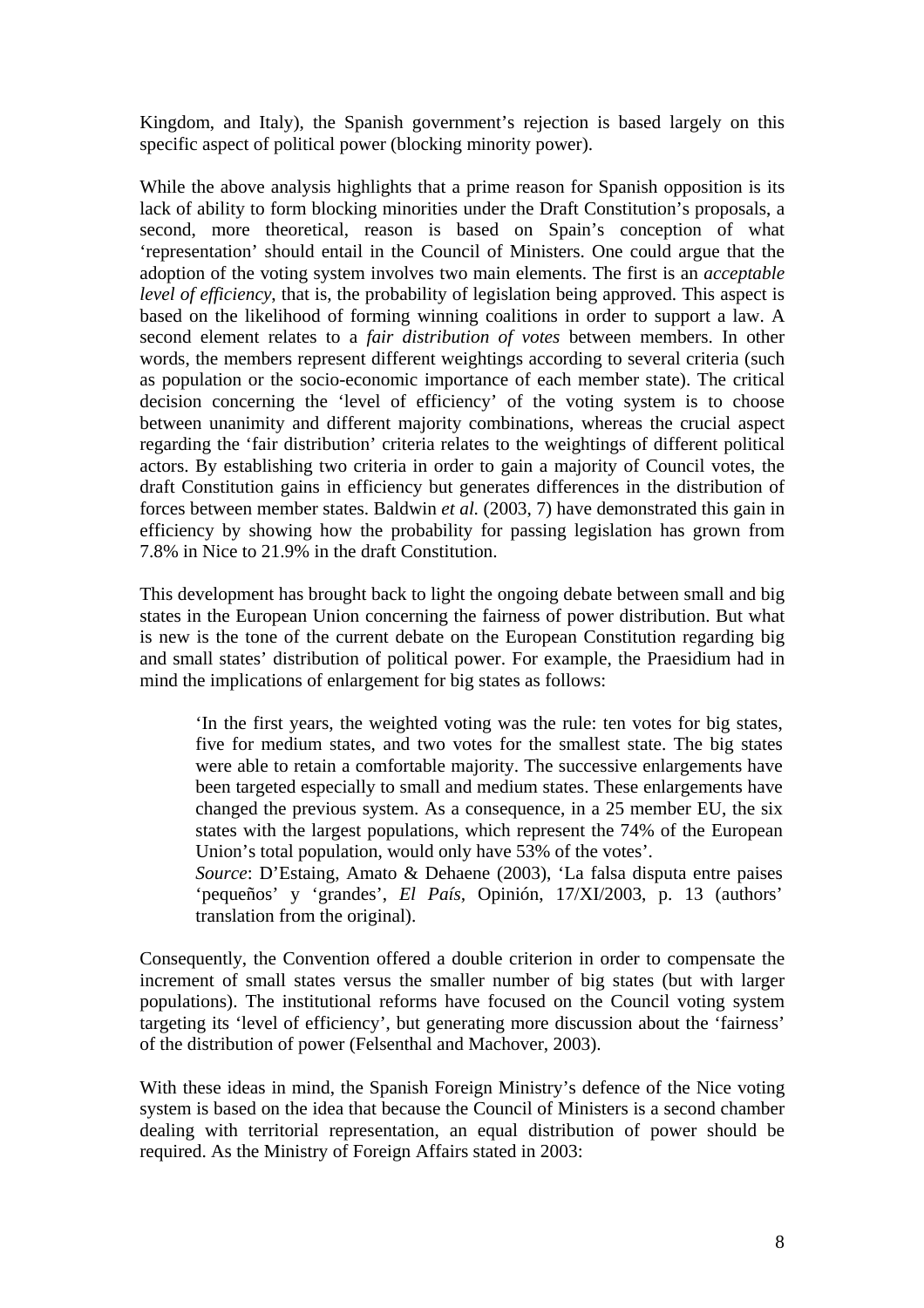'… the basis for this supposed increased efficiency is rooted simply in the concentration of real decision-making power in fewer hands, basically the four largest Member States. To stretch the argument further, mathematically speaking, the most efficient decision-making system in a given group is one that places all the power in the hands of one individual: 100% efficiency.

'Moreover, it is somewhat surprising that those in favour of reforming the Nice voting system claim that the system proposed by the Convention is more democratic. This argument can only mean that, in their opinion, truly democratic representation is only that based on a purely proportional system – which incidentally is not used in Member States, particularly those with Upper Houses in federal states–. The reverse argument would be that those who use corrective devices to facilitate representation of minority or weaker positions are not democratic. That is a political nonsense, which flies in the face of all modern developments in constitutional theory on democratic systems.' Source: Spanish Foreign Ministry (ARI 125/2003).

## **Section 2. Which Domestic Actors Have Been Involved and Why: Characterisation of the Policy-Making Process**

How can one better understand how the Spanish government arrived at its policy position on the draft Constitution? In order to answer this we will evaluate the internal coordination process and focus specifically on which domestic level actors have been most influential in shaping the Spanish position and *why* this is the case. Thereafter, we will consider how this coordination process can be better theoretically characterised in light of the different models raised earlier.

### *Which actors were involved in shaping the position?*

Chart 1 considers the various actors that were involved in the formation of the Spanish position after the Convention was developed.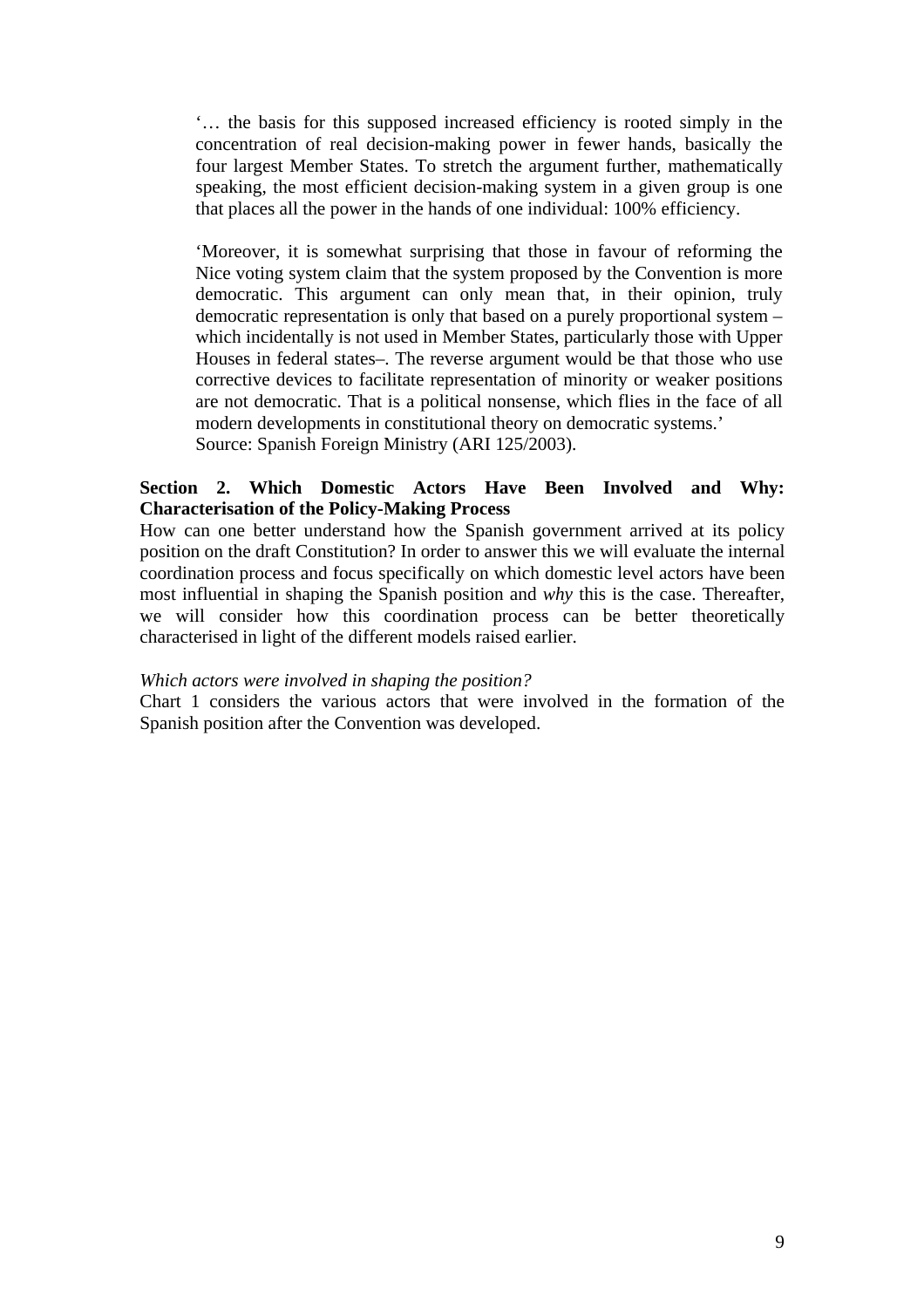

#### **Graph 4. Domestic Coordination: The Case of Spain**

The Graph shows that the Convention first went through the International Relations and Security Office of the Prime Ministers' Office (PMO) and then the Secretary of State for European Affairs (Alfonso Dastis, Secretary General) under the Ministry of Foreign Affairs (Minister Ana de Palacio). The Ministry of Foreign Affairs would then play a key role in establishing the 'Coordinating Committee' (task force; henceforth referred to as CC). CC, whose actions were coordinated by the General sub-directorate for European Affairs (under the Ministry of Foreign Affairs), consisted of representatives of all ministries. The CC's main objective was to deliberate and discuss the governmental position on all aspects of the Convention. However, the main Ministry that would play a key role in terms of setting the direction of the Committee, as well as discussing any informal problems that may have emerged at CC meetings, was the Ministry of Finance (MEH) headed by Minister Rodrigo Rato. Rato would also be a key player as the Chairman of the Delegate Commission for Economic Affairs, which would approve final decisions made by the CC before they were rubber-stamped by the Cabinet. The PMO would also be involved in policy-making in the CC because, as one expert interviewer attested, there were also informal contacts throughout the process with the General sub-directorate of European Affairs (that coordinated the Committee) and MEH.

The other two committees that were established during the process were the 'Regional Committee,' consisting of representatives of the *Comunidades Autónomas*, as well as the 'Parliamentary Committee' on European Affairs, consisting of House deputies (where representation was proportional to the number of seats). However, both of these committees, which represented other regional and partisan interests, were of limited importance: according to experts interviewed, these two other committees were informed of decisions taken in the CC, rather than influencing them. Evidence of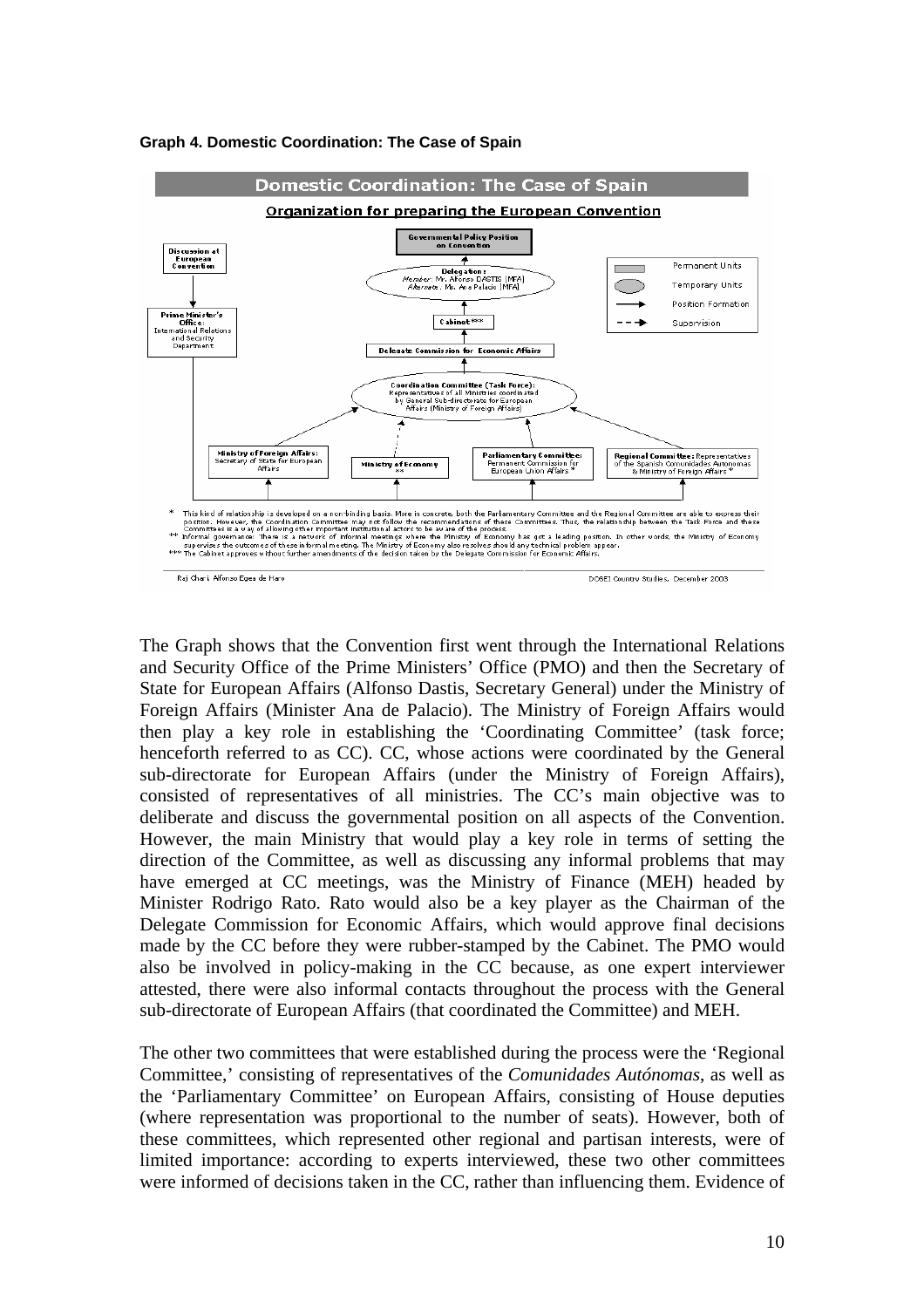this is seen when one examines how the desires and interests of those that played key roles in shaping outputs arrived at the CC –Foreign Affairs, the PMO and MEH shaped the government position that was not always reflective of other interests–. For example, as desired by officials from Foreign Affairs and the PMO, the Nice voting model was preferable because it meant more power for Spain, even though other opposition parties (such as the Socialists) as well as regional governments were willing to compromise on this position in order to attain consensus between all member states. And, as desired by Ministry of Economy (MEH) officials, the Spanish position favoured a free-market model over the social market model for Europe, even though several opposition party members and regional governments would have preferred otherwise.

Given the evidence, one might argue that there are two main characteristics of the coordination process when the Spanish position on the draft Constitution was formed. First, the process was strongly centralised around three principal actors: the Ministry of Foreign Affairs, the PMO, and the Ministry of Economy (MEH). The first played a key role in terms of coordinating the position, while the other two players informed, guided, supervised or supported the actions of Foreign Affairs at various stages of the process. Quite clearly, other potential actors, such as social, regional and partisan interests, were of limited relevance. Secondly, the policy-making process in which these three actors played principal roles can best be characterised as an informal one. As experts (both of whom were involved in the process) stated in interviews, outputs finally arriving at the CC would often be based on ideas raised in informal meetings, hallway discussions or simple phone calls, outside of 'official business' raised in meetings or public scrutiny through parliamentary debate.

## *Explaining the characteristics of the policy-making process*

Why was the coordination process so tightly centred around three key actors (to the exclusion of other interests) and characterised by a sense of informality? Building on issues raised in Spanish political literature, we consider the importance of two main explanations. The first ponders the historical role of 'a few strong institutional players' in Spanish policy-making, while the second considers the 'new foreign policy paradigm' that guided the PP's administration.

First, strong centralisation around a few institutional players has characterised Spanish policy-making since the Socialist administrations of the 1980s. A good example is seen in privatisation policy-making during both the PSOE and PP administrations throughout the 80s and 90s when several companies of the National Industry Institute (INI) were sold by way of IPOs and trade sales (Chari, 1998; Chari and Cavatorta, 2002). Examination of the privatisation process reveals the decisive and exclusive role of three institutional actors that informally negotiated the different stages of the policy-process: the Ministry of Industry (to which the companies belonged), MEH (which was responsible for securing Treasury Funds for some of the sales that required the recapitilization of companies) and, to a lesser extent, the Prime Minister who would have the final say in some of the sales. Absent from this process were both parliamentary debate and interest group inputs, a similar dynamic also seen in labour market reform throughout the 1990s (Chari, 2001). The only difference in the main players involved in the INI sales, compared with those involved in forming the Spanish position towards the draft Constitution as above, was that Industry was involved in the privatisation policy-process (for the obvious reason that it was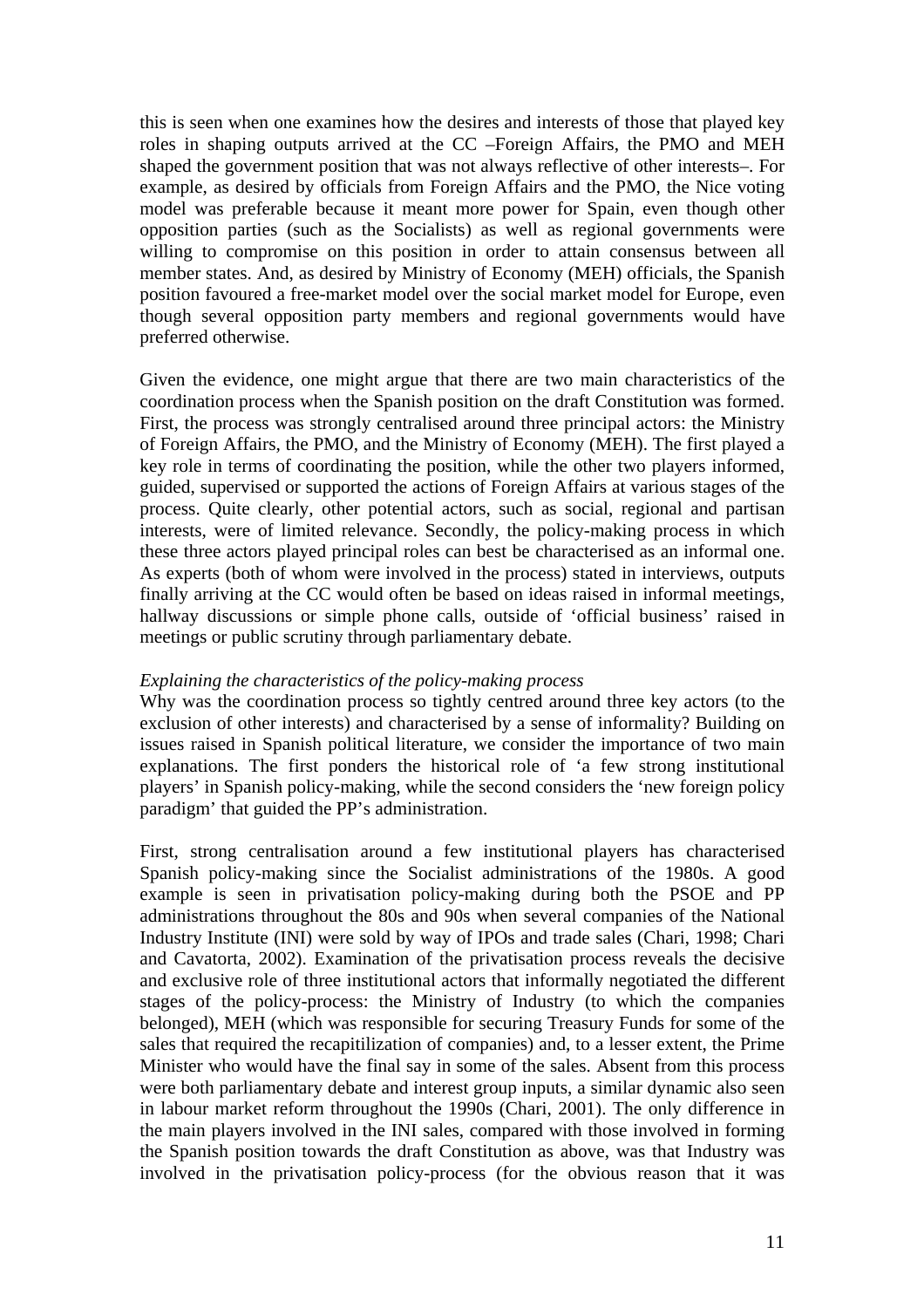responsible for industrial policy), whereas Foreign Affairs was involved in shaping the position of the draft Constitution (for the equally obvious reason that this Ministry is responsible for external policy development.) In other words, both the PMO and MEH were key figures in the formulation of both policies and worked together with the other institutions responsible for policy-development in their specific areas. With this in mind, one might argue that a centralised policy-role for specific institutional actors has become guaranteed, or embedded, over time. The fact that the decisionmaking process when the Spanish position on the Convention was formed involved only a few key institutional players that acted informally, simply reflects how all public policies are generally arrived at in Spain.

A second explanation of the tight policy-process, which also highlights why Spain so staunchly defended Nice Treaty rules, relates to the 'new foreign policy paradigm' that drove all members of the PP administration. As Closa (2004) has argued, over the last four years the PP established a new 'paradigm' for Spanish foreign policy, where the traditional, almost blind, pro-European stance of Spain since 1976 has been altered by the PP on two fronts. First, the party sought to make Spain 'more visible' at the international level by forging ties with the US. This was most evident in Aznar's taking Spain into the Iraq War with the US and the UK, despite the fact that over 85% of the population was against the war and wanted European states to find a solution together (Heywood, 2003; Chari and Cavatorta, 2003). Secondly, the PP wished to make Spain 'more respected' at the EU level. In doing so it was only interested in pursuing EU policy options that would 'strengthen' the Spanish position vis-à-vis other European superpowers such as Germany and France. One might argue that the effect of this 'new paradigm' on the policy process was to help further centralise it given that all policy-makers, consisting exclusively of members of the PP administration, would be working within a specific mind-set. By serving as a framework to guide policy participants, the 'new paradigm' also had the effect of excluding any other potential participants guided by different views on Spain's international role (such as, for example, opposition parties and other social interests).

## *Theoretical Characterisation of the Policy-Process*

Having examined the main actors involved in forming the Spanish position towards the draft Constitution and having considered why this was the case, it is useful to characterise the policy-process in the context of the different theoretical models that have guided Spanish policy-making literature as discussed at the beginning of the paper, namely corporatism, elitism and policy networks. It is difficult to suggest that the process is reflective of corporatist arrangements given that there was no guaranteed position for labour. Further, because the evidence does not suggest that there was a privileged role for economic actors, ideas raised by instrumental Marxists seem weak as well.

Rather, the evidence does suggest that there were some elements of a policy community at play on four fronts. First, there were a limited number of participants that operated in a largely insulated fashion. Key here were the actions of the three main players –the PMO, MEH and Foreign Affairs– that acted almost exclusively in developing the Spanish position. Because other potential actors were consciously excluded, the process pointed to a highly restrictive membership. Secondly, general consensus was attained between the main actors and, significantly, there was 'policy paradigm', or a view of the world that guided and influenced the policy participants'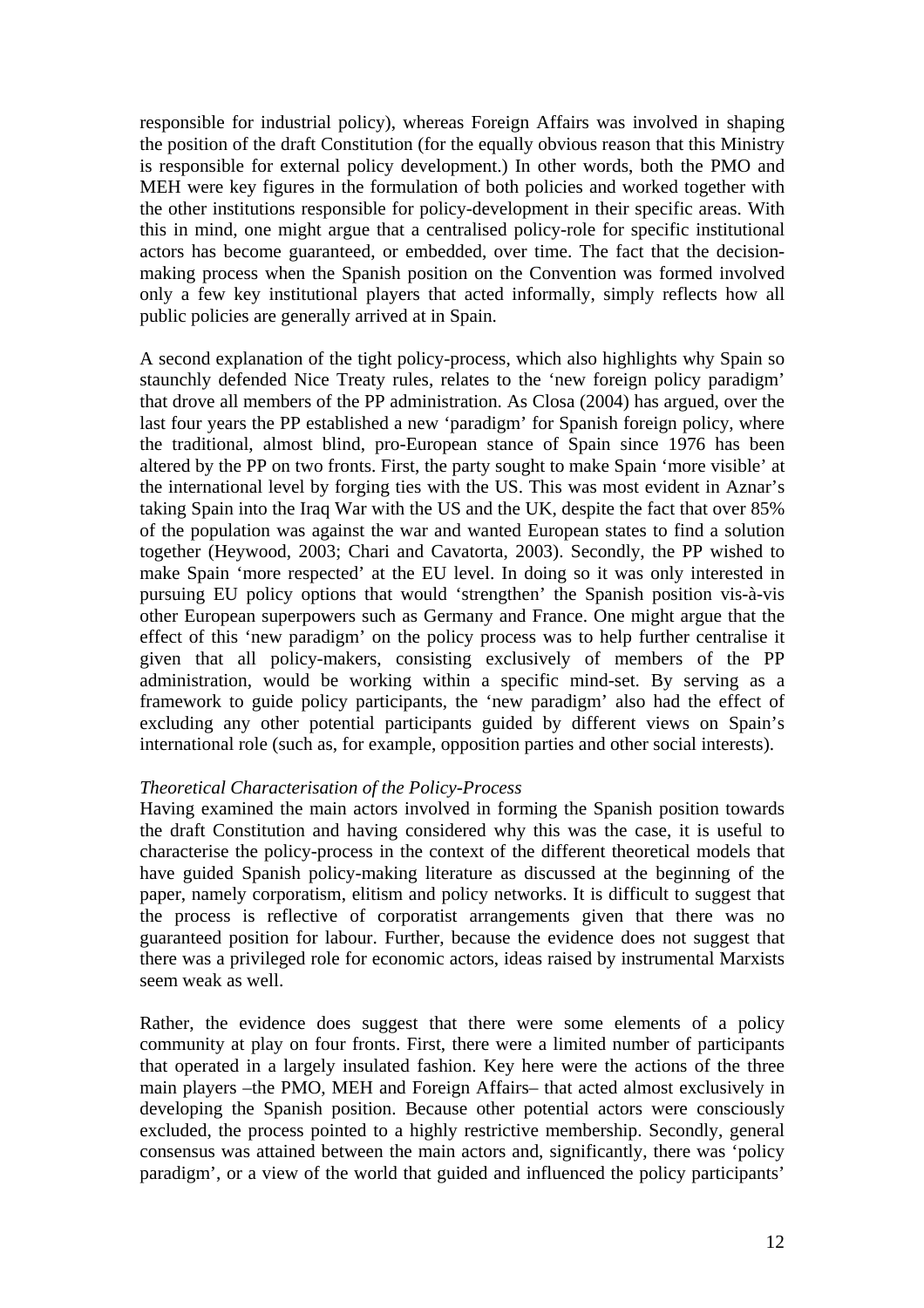opposition to the draft Constitution's qualified majority threshold. In this respect, the new 'foreign policy paradigm' that guided all (PP) participants is of significance. Thirdly, there was informal interaction between the different members. This was seen in evidence suggesting that arriving at a position often occurred in informal settings outside public scrutiny. And, finally, as seen in the dynamics of the Consultative Committee, one might argue that interaction between members might have taken place in a hierarchical fashion. Key here was the idea that Economy and Finance, along with the PMO, played a type of supervisory role for the Consultation Committee that was chaired by Foreign Affairs.

# **Section 3. Conclusions and Reflections on the Effects of the Recent Socialist Victory**

This paper has examined how Spain has formed its national position towards the draft Constitutional proposal. It first highlighted that experts considered that Spain's position, as developed by the Popular Party administration, was generally positive towards the constitutional draft. Nevertheless, Spain's major problem of vital significance (which represented one of the main reasons for the failure to reach agreement in December 2003) related to the 'qualified majority' threshold. The paper argues that the PP preferred the Nice Treaty model because it allowed Spain more power to potentially block Council proposals, thereby ameliorating its power position vis-à-vis larger states such as the UK, France, Germany and Italy. Following this, the paper examined the internal coordination process and analysed the main actors that were most influential in shaping the Spanish position. The actors involved in the rather closed and centralised process involving a few players that informally interacted included high-ranking members from the Prime Minister's Office and the Ministries of Foreign Affairs and Economy. Other potential participants, including opposition parties, regional interests and other social actors, were excluded from the process. In order to explain this rather closed and opaque, yet informal, process, two explanations were considered. The first suggested that this process is reflective of larger dynamics in Spanish policy-making since the mid 1980s, where the literature points to the same types of characteristics when economic and social policy is made. The second factor considered the significance of the new foreign policy 'paradigm' pursued by the PP, which sought to increase Spain's international profile while increasing its strength and presence in the EU. It was argued that this paradigm not only served as a framework guiding the participants in the process, but also served as a barrier preventing other (non PP) actors to participate. From a theoretical perspective, the paper then attempts to place these findings in context of the larger Spanish policy-making literature as discussed at the beginning. It suggests that because domestic level coordination occurred in a rather closed, yet informal, venue that was comprised of a limited number of like-minded actors working in isolation, there was evidence pointing to a type of 'policy-community'.

Regardless of developments under the PP, however, the Spanish position towards the draft Constitution could significantly change over the next few weeks given the election of the Socialist Party led by José Luis Rodríguez Zapatero. Shortly after the election victory of 14 March 2004, Rodríguez Zapatero promised that his government would 'solve' the Constitutional crisis by taking a more conciliatory and compromising position towards the other member states and returning to a more 'integrationist' view of Spain in the EU. Although no firm proposal have been made as of the time of writing, one solution may be to accept the qualified majority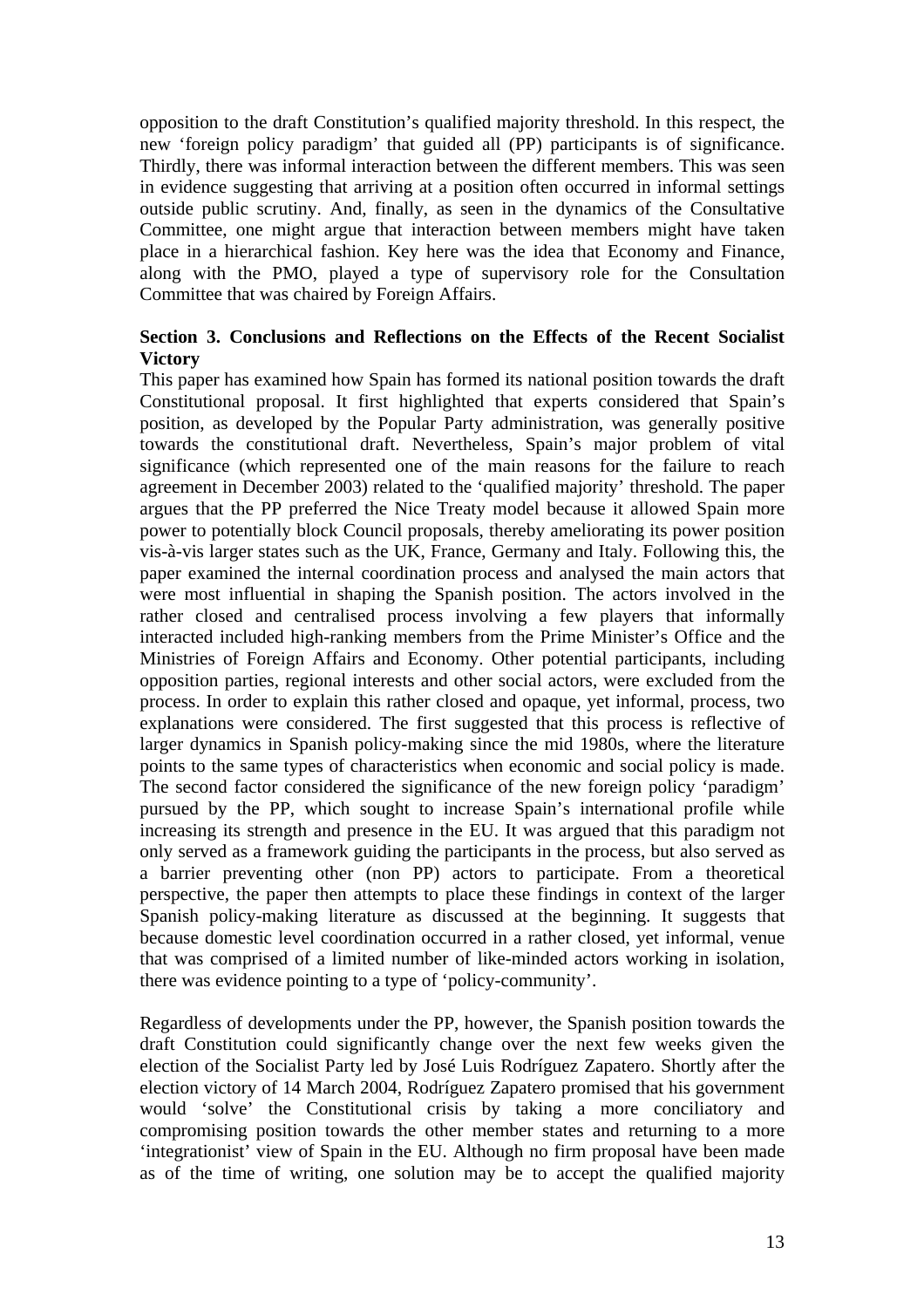threshold as outlined in the draft Constitution, in exchange for more Spanish representation in the European Parliament. If past experience is a guide, the *process* for arriving at the Spanish position under the PSOE will not necessarily differ from that of the PP given the evidence raised here that suggests that foreign policy is developed in much the same way as economic and social policy in Spain over the last 20 years. Nevertheless, the national position, or *outcomes*, finally arrived at by the Socialists may offer some hope for the rest of Europe given the return of the 'pro-European paradigm' that has historically characterised Spain.

*Raj S. Chari, Alfonso Egea de Haro, Kenneth Benoit and Michael Laver Department of Political Science and Institute for International Integration Studies, Trinity College Dublin, Dublin 2, Ireland* 

#### **Bibliographical References**

Algaba, E., J.M. Bilbao & J.R. Fernández (2004), 'European Convention Versus Nice Treaty', at *http://www.esi2.us.es/~mbilbao/pdffiles/powerEU1.pdf*.

Algaba, E., J.M. Bilbao, J.R. Fernández García & J.J. López (2001), 'Voting Power in the Council of the European Union Under the Nice Rules', at *http://www.esi2.us.es/~mbilbao/pdffiles/eupower2.pdf*.

Baldwin, R. & M. Widgrén (2003), *A Study of the Constitutional Treaty's Voting Reform Dilemma*.

Baldwin, R., E. Berglöf, F. Giavazzi & M. Widgrén (2001), *Nice Try: Should the Treaty of Nice Be Ratified?*, London, CEPR (Centre for Economic Policy Research).

Benson, J.K. (1982), 'A Framework for Policy Analysis', in D.L. Rogers (ed.), *Interorganizational Coordination: Theory, Research, and Implementation*, Ames, Iowa State UP.

Chari, R.S. (1988), 'Spanish Socialists, Privatising the Right Way?', *West European Politics*, vol. 21, nr. 4, October, pp. 163-179.

Chari, R.S. (2001), 'The EU "Dimensions" in Economic Policy-Making at the Domestic Level. Some Lessons from Labour Market Reform In Spain', *South European Society and Politics*, vol. 6.1, Summer, pp. 51-73.

Chari & Cavatorta (2002), 'Economic Actors' Political Activity on "Overlap Issues": Privatisation and EU State Aid Control', *West European Politics*, vol. 25, nr. 4, October, pp. 119-142.

Chari & Cavatorta (2003), 'The Iraq War: Killing Dreams of a Unified EU?', *European Political Science*, vol. 3.1, Fall, pp. 25-29.

Chari, Trinity College Dublin Policy Institute (2004), *Blue Paper on Aer Lingus and Iberia*, forthcoming.

Closa, C. (2004), 'El fracaso del Consejo Europeo de Bruselas y el futuro de la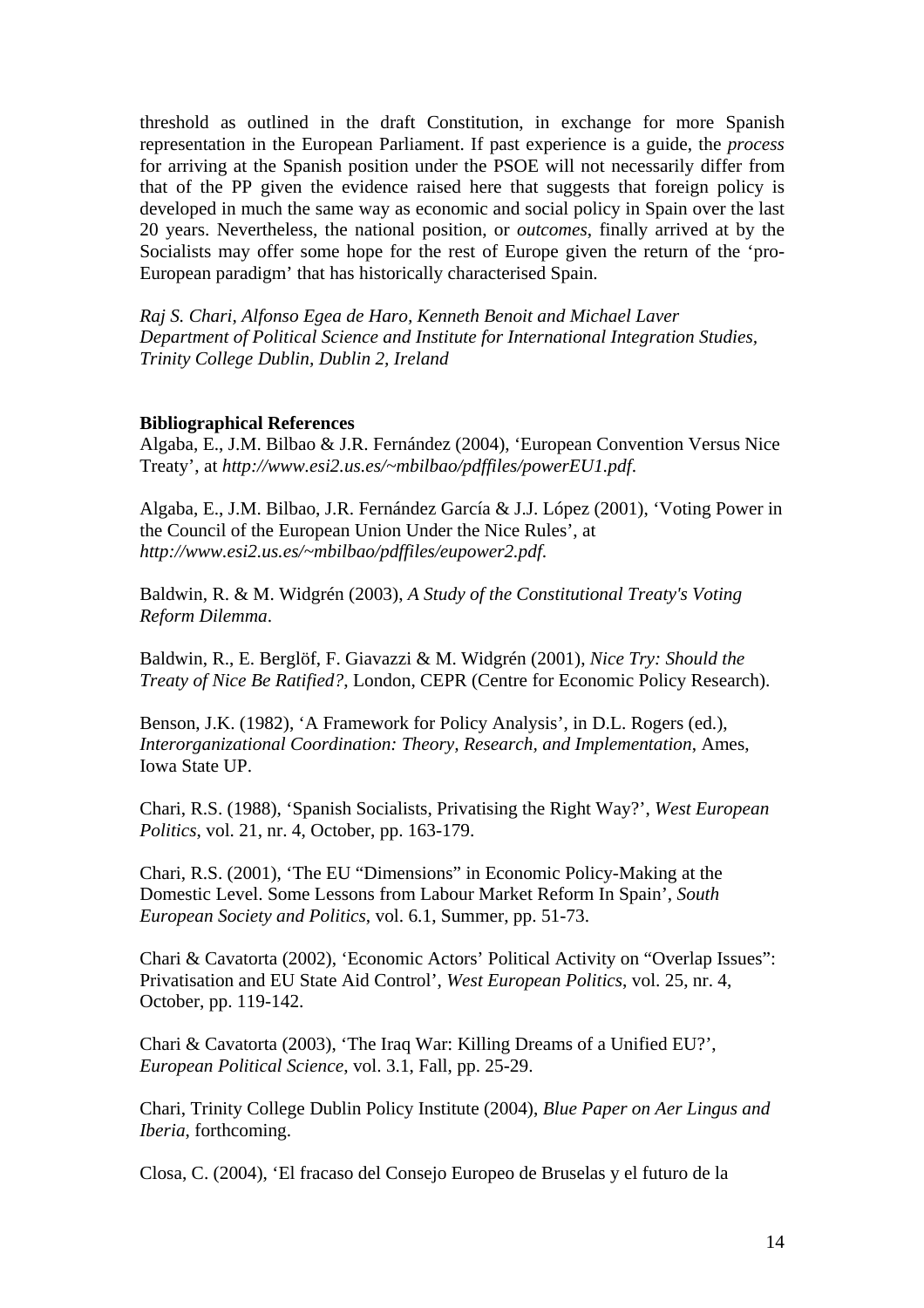Constitucion', at *http://www.realinstitutoelcano.org*.

Diermeier, D. & K. Krehbiel (2003), 'Institutionalism as a Methodology', *Journal of Theoretical Politics*, 15, nr. 2, pp. 123-44.

Felsenthal, D. & M. Machover (2003), 'Analysis of QM Rules in the Draft Constitution for Europe Proposed by the European Convention, 2003', Conference Paper, *Voting Power and Procedures Project*, Centre for the Philosophy of the Natural and Social Sciences.

Grant, W.P., W. Paterson & C. Whitson (1988), *Government and the Chemical Industry: A Comparative Study of Britain and West Germany*, Oxford, Clarendon.

Guerot, U. (2003), 'Franco-German Relations: New Look or New Deal?', at *http://www.realinstitutoelcano.org/analisis/227.asp*.

Heywood, P.M. (1995), *The Government and Politics of Spain*, London, Macmillan.

Heywood, P.M. (2003), 'Desperately Seeking Influence: Spain and the War in Iraq', *European Political Science*, vol. 3.1., Autumn, pp. 35-40.

Jáuregui, P. (2002), *Spain: 'Europe' as a Symbol of Modern Democracy and Renewed International Prestige*, EURONAT Project (Representations of Europe and the Nation in Current and Prospective Member states: Media, Elites and Civil Society), at *http://www.iue.it/RSCAS/Research/EURONAT/200204Spreport.pdf*.

König, T. & T. Bräuninger (2000), 'Decisiveness and Inclusiveness: Two Aspects of the Intergovernmental Choice of European Voting Rules', *Homo Oeconomicus* 17, nr.  $\frac{1}{2}$ , pp. 107-23.

König, T. & T. Bräuninger (1998), 'The Inclusiveness of European Decision Rules', *Journal of Theoretical Politics 10(1), 125142* 10, nr. 1, pp. 125-42.

Llamazares, G. (2004), 'La política exterior de España', at *http://www.realinstitutoelcano.org/documentos\_e/llama.pdf*.

Miliband, R. (1969), *The State in Capitalist Society*, London.

Marsh, D. and R.A.W. Rhodes (1992), *Policy Networks in British Government*, Oxford, Clarendon.

Montero, J.R. (1998), 'Stabilising the Democratic Order: Electoral Behaviour in Spain', WEP, vol. 21.4, October, pp. 53-79.

Pérez Díaz, V. (1993), *The Return to Civil Society*, London, HUP.

Peterson, J. (1995), 'Policy Networks and European Union Policy Making: A Reply to Kassim', *West European Politics*, vol. 2, pp. 389-407.

Petras, J. (1993), 'Spanish Socialism: The Politics of Neo-Liberalism', in W. Kurth